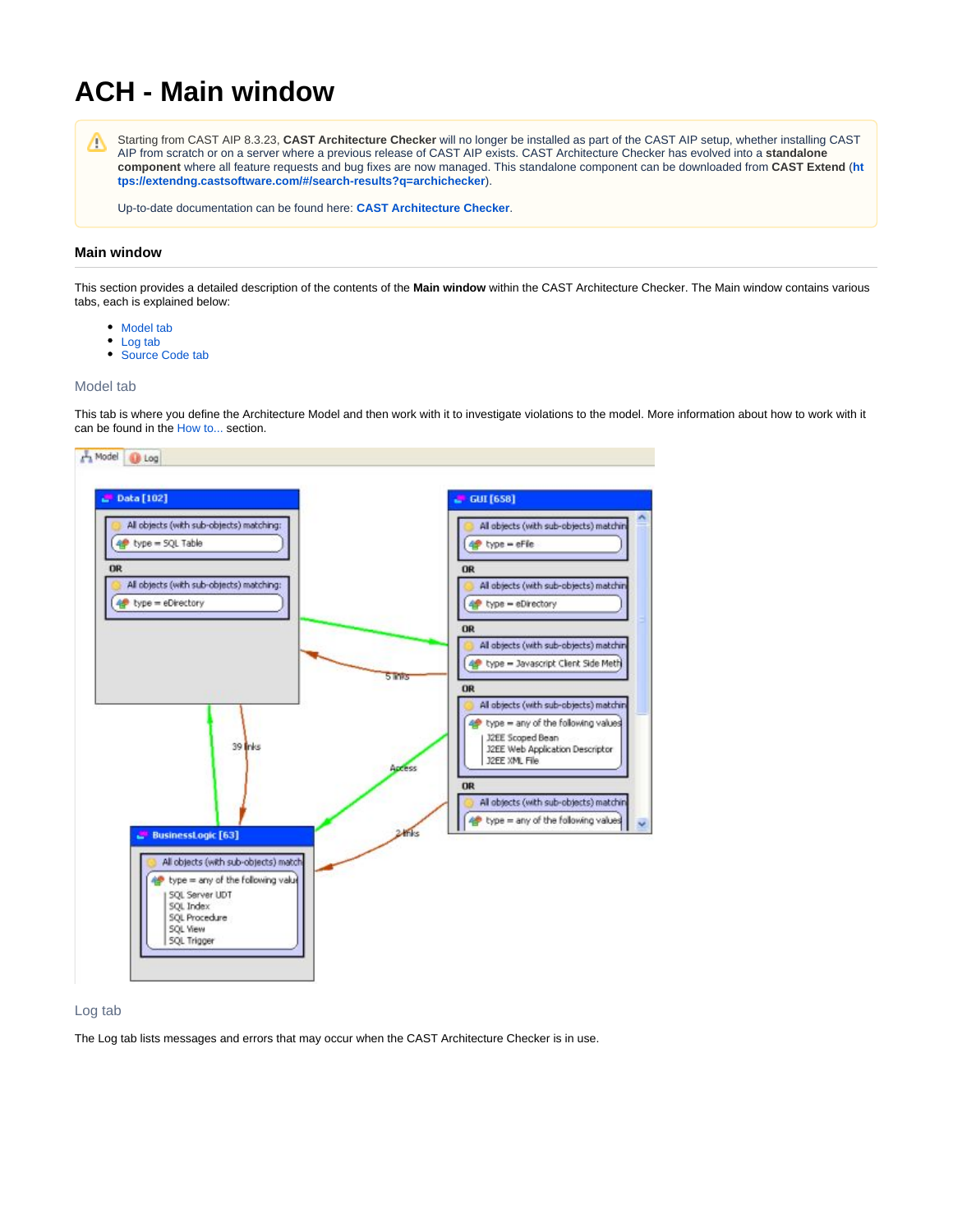| Model<br>Show all<br>$\bullet$ | $\bigcup$ Log<br><b>Clear log</b><br>Show errors only<br>Show reports only<br>⊚<br>⊛ |                      |
|--------------------------------|--------------------------------------------------------------------------------------|----------------------|
| Record type                    | Message                                                                              | Date                 |
| Message<br>⊕                   | Start computing dependencies for application MEUDON                                  | 17-Jun-2013 11:42:06 |
| Message<br>Œ)                  | Connecting                                                                           | 17-Jun-2013 11:42:06 |
| Message<br>⊕                   | Computing dependencies                                                               | 17-Jun-2013 11:42:06 |
| Message<br>(B)                 | Computing object sets                                                                | 17-Jun-2013 11:42:06 |
| Message<br>$_{\rm (f)}$        | Computing sets (FRONT)                                                               | 17-Jun-2013 11:42:06 |
| Message<br>$_{\rm (I)}$        | Computing sets (BACK)                                                                | 17-Jun-2013 11:42:06 |
| Message<br>$_{\rm (L)}$        | Computing dependencies                                                               | 17-Jun-2013 11:42:06 |
| Message                        | Connecting                                                                           | 17-Jun-2013 11:42:06 |
| Message                        | Loading results                                                                      | 17-Jun-2013 11:42:06 |

The messages in the Log tab are also recorded in a log file on disk:

the file will be named "**AC-<date>-<time>.log.txt**", where **<date>** is of the form "**YYYYMMDD**", and **<time>** of the form "**HHMMSS**" the file will by default be located in **%ALLUSERSPROFILE%/CAST/CAST/Logs/ArchiChecker**, or in a folder named **ArchiChecker** in the location specified by the **CAST\_LOG\_ROOT\_PATH** if that variable has been defined and activated in the **CastGlobalSettings.ini** file.

The following headings are displayed in the Log tab:

| <b>Record type</b> | Displays the type of message:                                                                                                                                                                                                                                                                                                                                                                                                                                                                                                                                                                                                                |  |  |
|--------------------|----------------------------------------------------------------------------------------------------------------------------------------------------------------------------------------------------------------------------------------------------------------------------------------------------------------------------------------------------------------------------------------------------------------------------------------------------------------------------------------------------------------------------------------------------------------------------------------------------------------------------------------------|--|--|
|                    | <b>Message</b> > General information: does not indicate a problem.<br><b>Error</b> > This is usually a functional error linked to how the Architecture Model is defined. For example, an error can occur if<br>you create a circular dependency (a Layer A with a member-of property that relies on a Layer B and a Layer B with a member-<br>of property that relies on a Layer A).<br>• Exception > This is usually an SQL error. For example the target RDBMS may not be functioning correctly or may be offline.<br>• Report > This type of message relates to information about the execution of "larger" features such as Check model. |  |  |
| <b>Message</b>     | Describes the message.<br>You can also use the Filter icon $\mathcal{M}$ to sort and filter the messages according to their content:<br>Contains<br>Case sensitive<br>MEUDON<br>Close<br>Clear<br>• Choose the filter type in the drop down list<br>• Choose whether the criteria will be applied using case sensitive text or not.<br>Enter the filter text.<br>Only messages that match the chosen criteria will be displayed.                                                                                                                                                                                                             |  |  |
| Date               | Date and time the message was generated.                                                                                                                                                                                                                                                                                                                                                                                                                                                                                                                                                                                                     |  |  |

You can also use the options to filter and clear the messages:

| Show all             | This option will list all messages, regardless of their type. |  |
|----------------------|---------------------------------------------------------------|--|
| Show errors only     | This option will list only Errors and Exceptions              |  |
| Show reports<br>only | This option will only list Reports.                           |  |
| Clear log            | Use this option to clear the list of messages.                |  |